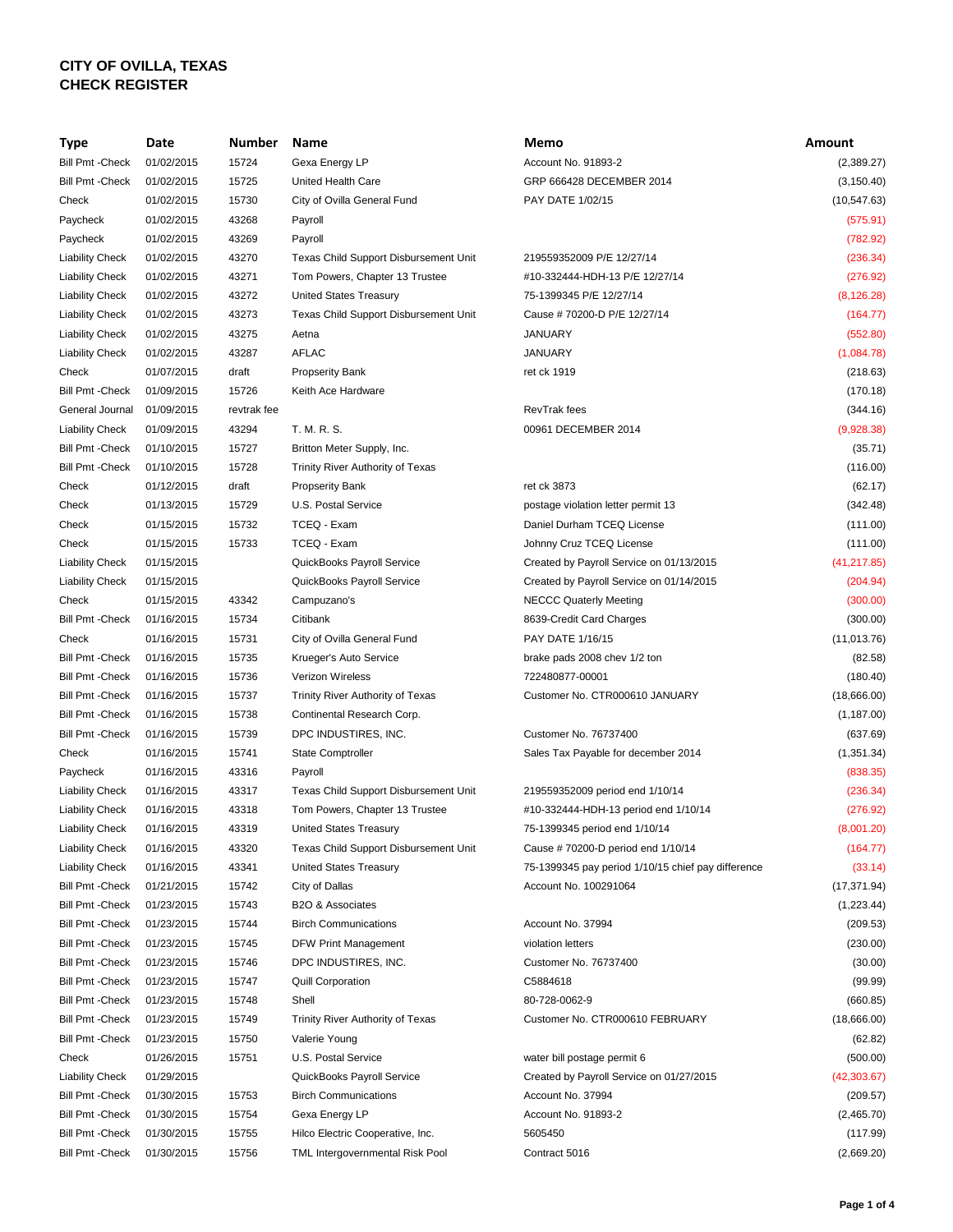| Bill Pmt - Check        | 01/30/2015 | 15757       | Trinity River Authority of Texas              | Customer No. CTR000610 DECEMBER             | (64.00)      |
|-------------------------|------------|-------------|-----------------------------------------------|---------------------------------------------|--------------|
| <b>Bill Pmt - Check</b> | 01/30/2015 | 15758       | United Health Care                            | GRP 666428 FEBRUARY 2015                    | (3, 150.40)  |
| <b>Bill Pmt - Check</b> | 01/30/2015 | 15759       | Birkhoff, Hendricks, & Carter, LLP            | <b>IMPACT FEE UPDATE</b>                    | (1,224.24)   |
| Check                   | 01/30/2015 | 15762       | Ashburne Glen Homeowners Assoc.Inc.           | Adjusted payments / November, December 2014 | (3,622.44)   |
| Check                   | 01/30/2015 | 15763       | Homeowners of Meadow Glen                     | Adjusted payments / November, December 2014 | (697.97)     |
| Paycheck                | 01/30/2015 | 43387       | Payroll                                       |                                             | (575.90)     |
| <b>Liability Check</b>  | 01/30/2015 | 43366       | Aetna                                         | <b>FEBRUARY</b>                             | (552.80)     |
| <b>Liability Check</b>  | 01/30/2015 | 43367       | <b>AFLAC</b>                                  | <b>FEBRUARY</b>                             | (1,084.78)   |
| Paycheck                | 01/30/2015 | 43388       | Powell, Cynthia R                             |                                             | (6, 817.87)  |
| <b>Liability Check</b>  | 01/30/2015 | 43392       | <b>Texas Child Support Disbursement Unit</b>  | 219559352009 period end 1/24/14             | (236.34)     |
| <b>Liability Check</b>  | 01/30/2015 | 43394       | <b>United States Treasury</b>                 | 75-1399345 period end 1/24/14               | (10, 787.24) |
| <b>Liability Check</b>  | 01/30/2015 | 43395       | Texas Child Support Disbursement Unit         | Cause #70200-D period end 1/24/14           | (164.77)     |
| <b>Liability Check</b>  | 01/30/2015 | 43393       | Tom Powers, Chapter 13 Trustee                | #10-332444-HDH-13 period end 1/24/15        | (276.92)     |
| Check                   | 01/30/2015 | 43396       | City of Waxahachie                            | MOSQUITO FOG MACHINE 22 GAL TANK            | (500.00)     |
| Check                   | 01/31/2015 |             |                                               | Service Charge                              | (20.00)      |
| General Journal         | 02/01/2015 | dep corr    |                                               |                                             | (154.70)     |
| General Journal         | 02/01/2015 | dep corr    |                                               |                                             | (125.00)     |
| Check                   | 02/05/2015 | 15771       | City of Ovilla General Fund                   | PAY DATE 1/30/15                            | (11, 257.78) |
| <b>Liability Check</b>  | 02/05/2015 | 43397       | <b>Colonial Life Processing Center</b>        |                                             | (59.88)      |
| <b>Liability Check</b>  | 02/05/2015 | 43398       | Superior Vision of Texas                      |                                             | (81.68)      |
| <b>Bill Pmt - Check</b> | 02/06/2015 | 15766       |                                               | ANTIFREEZE                                  | (25.33)      |
| <b>Bill Pmt - Check</b> | 02/06/2015 | 15767       | Krueger's Auto Service<br><b>CCS Trucking</b> |                                             |              |
|                         |            |             |                                               | Sandy Loam                                  | (350.00)     |
| <b>Bill Pmt - Check</b> | 02/06/2015 | 15768       | Xylem Water Solutions U.S.A., Inc.            | repair flygt equipment                      | (4,679.90)   |
| <b>Bill Pmt - Check</b> | 02/06/2015 | 15770       | Keith Ace Hardware                            |                                             | (155.44)     |
| <b>Liability Check</b>  | 02/06/2015 | 43418       | T. M. R. S.                                   | 00961 JANUARY 2015                          | (20, 130.98) |
| Check                   | 02/06/2015 | 43419       | Mr. Matt Sapp                                 | Reimburse for CPR cards for 10 officers     | (100.00)     |
| General Journal         | 02/09/2015 | revtrak fee |                                               | RevTrak fees                                | (345.20)     |
| General Journal         | 02/10/2015 | draft       |                                               | Returned Checks & Bank Charges              | (79.00)      |
| <b>Liability Check</b>  | 02/12/2015 |             | QuickBooks Payroll Service                    | Created by Payroll Service on 02/10/2015    | (37, 945.72) |
| Check                   | 02/13/2015 | 15772       | City of Ovilla General Fund                   | PAY DATE 2/13/15                            | (10, 408.85) |
| <b>Bill Pmt - Check</b> | 02/13/2015 | 15773       | City of Dallas                                | Account No. 100291064                       | (19,605.21)  |
| Bill Pmt - Check        | 02/13/2015 | 15774       | Citibank                                      | 8639-Credit Card Charges                    | (300.00)     |
| Bill Pmt - Check        | 02/13/2015 | 15775       | Shell                                         | 80-728-0062-9                               | (551.44)     |
| <b>Bill Pmt - Check</b> | 02/13/2015 | 15776       | B2O & Associates                              |                                             | (284.28)     |
| Bill Pmt - Check        | 02/13/2015 | 15777       | Britton Meter Supply, Inc.                    |                                             | (406.18)     |
| Bill Pmt - Check        | 02/13/2015 | 15778       | DPC INDUSTIRES, INC.                          | <b>Customer No. 76737400</b>                | (936.55)     |
| Check                   | 02/13/2015 | 15779       | <b>Caldwell County Chev</b>                   | 3/4 ton Chevy                               | (23, 770.00) |
| Paycheck                | 02/13/2015 | 43420       | Payroll                                       |                                             | (745.49)     |
| <b>Liability Check</b>  | 02/13/2015 | 43421       | Texas Child Support Disbursement Unit         | 219559352009 pay period 2/07/14             | (236.34)     |
| <b>Liability Check</b>  | 02/13/2015 | 43422       | Tom Powers, Chapter 13 Trustee                | #10-332444-HDH-13 pay period 2/07/14        | (276.92)     |
| <b>Liability Check</b>  | 02/13/2015 | 43423       | <b>United States Treasury</b>                 | 75-1399345 pay period 2/07/14               | (7,305.46)   |
| <b>Liability Check</b>  | 02/13/2015 | 43424       | Texas Child Support Disbursement Unit         | Cause #70200-D pay period 2/07/14           | (164.77)     |
| Check                   | 02/13/2015 | 43425       | DPS Reprographics & Distribution Service      | 15 DWI Blood Draw Kits                      | (97.50)      |
| <b>Bill Pmt - Check</b> | 02/20/2015 | 15780       | Bradshaw, Eric & Ana                          |                                             | (42.31)      |
| Bill Pmt - Check        | 02/20/2015 | 15781       | Morgan, Robert                                |                                             | (15.99)      |
| <b>Bill Pmt - Check</b> | 02/20/2015 | 15782       | Nelson, Paul                                  |                                             | (122.62)     |
| Check                   | 02/20/2015 | 15783       | <b>State Comptroller</b>                      | Sales Tax Payable for JANUARY 2015          | (918.82)     |
| <b>Bill Pmt - Check</b> | 02/20/2015 | 15784       | City of Ovilla General Fund                   | Garbage Transfer JANUARY 2015               | (14, 775.16) |
| Bill Pmt - Check        | 02/20/2015 | 15785       | DPC INDUSTIRES, INC.                          | Customer No. 76737400                       | (30.00)      |
| <b>Bill Pmt - Check</b> | 02/20/2015 | 15786       | Pine Valley Eco Products, Inc.                | FIRST AID KIT                               | (568.94)     |
| Bill Pmt - Check        | 02/20/2015 | 15787       | Trinity River Authority of Texas              | Customer No. CTR000610 march                | (18,666.00)  |
| <b>Bill Pmt - Check</b> | 02/20/2015 | 15788       | Verizon Wireless                              | 722480877-00001                             | (180.43)     |
| Check                   | 02/24/2015 | 15790       | City of Ovilla General Fund                   | PAY DATE 2/24 15                            | (11, 408.29) |
| Check                   | 02/26/2015 | 15789       | U.S. Postal Service                           | water bill postage permit 6                 | (500.00)     |
| <b>Liability Check</b>  | 02/26/2015 |             | QuickBooks Payroll Service                    | Created by Payroll Service on 02/24/2015    | (40, 737.53) |
| <b>Bill Pmt - Check</b> | 02/27/2015 | 15791       | <b>Birch Communications</b>                   | Account id 719994                           | (209.57)     |
| Bill Pmt - Check        | 02/27/2015 | 15792       | Hilco Electric Cooperative, Inc.              | 5605450                                     | (109.53)     |
| <b>Bill Pmt - Check</b> | 02/27/2015 | 15793       | Trinity River Authority of Texas              | Customer No. CTR000610 march                | (64.00)      |
|                         |            |             |                                               |                                             |              |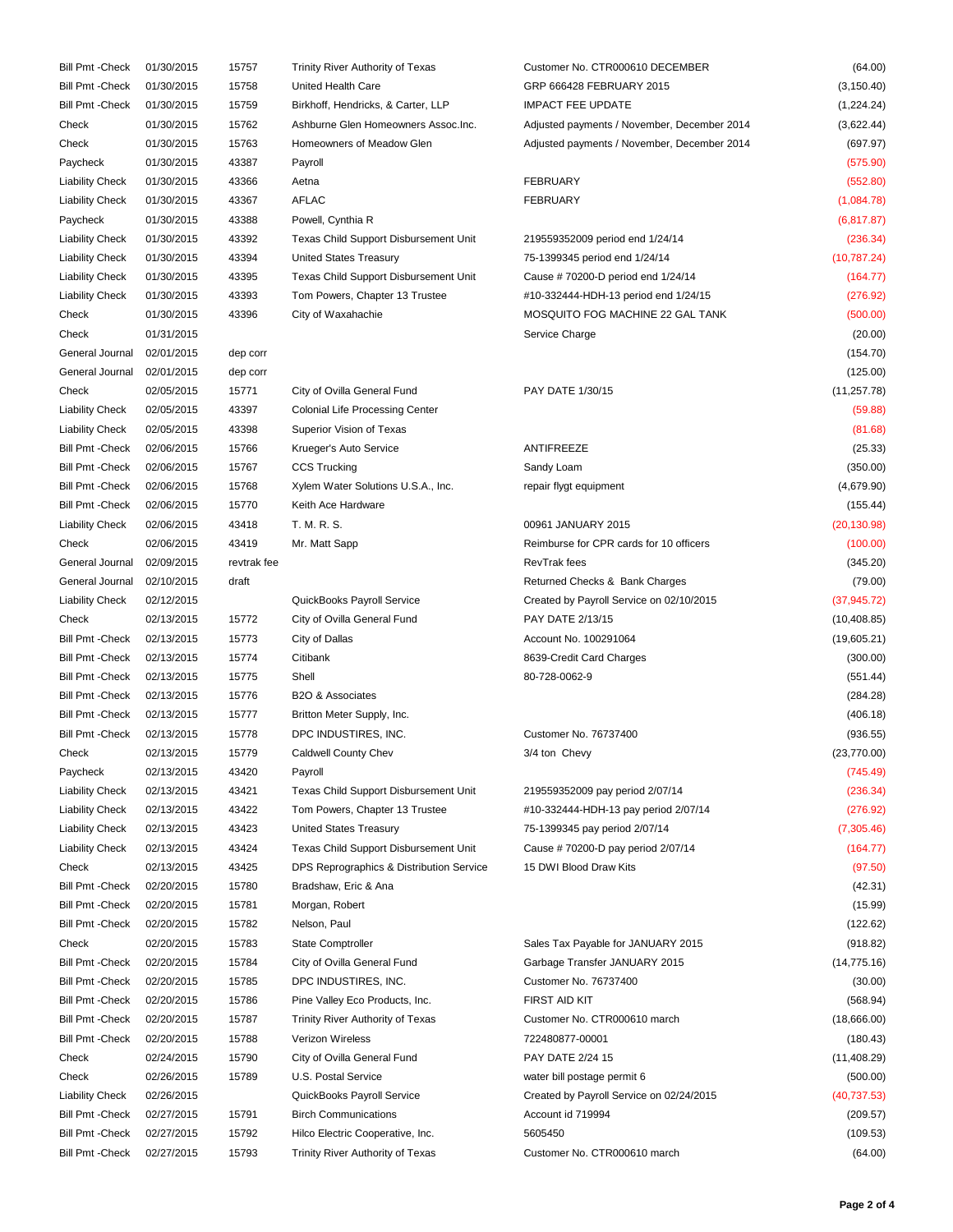| <b>Bill Pmt - Check</b> | 02/27/2015 | 15794        | United Health Care                      | GRP 666428 MARCH 2015                                         | (3, 150.40)  |
|-------------------------|------------|--------------|-----------------------------------------|---------------------------------------------------------------|--------------|
| Check                   | 02/27/2015 | 15795        | U.S. Postal Service                     | postage permit 13                                             | (341.27)     |
| Paycheck                | 02/27/2015 | 43459        | Payroll                                 |                                                               | (575.91)     |
| <b>Liability Check</b>  | 02/27/2015 | 43460        | Texas Child Support Disbursement Unit   | 219559352009 period end 2/21/15                               | (236.34)     |
| <b>Liability Check</b>  | 02/27/2015 | 43461        | Tom Powers, Chapter 13 Trustee          | #10-332444-HDH-13 period end 2/21/15                          | (276.92)     |
| <b>Liability Check</b>  | 02/27/2015 | 43462        | <b>United States Treasury</b>           | 75-1399345 period end 2/21/15                                 | (7,669.74)   |
| <b>Liability Check</b>  | 02/27/2015 | 43463        | Texas Child Support Disbursement Unit   | Cause #70200-D period end 2/21/15                             | (164.77)     |
| Check                   | 02/27/2015 | 43465        | <b>Ellis County Clerk</b>               | Filling fees for certified ord., MISD Annex, Water St Abandor | (116.00)     |
| Check                   | 02/27/2015 | 43466        | Mr. Scot Knight                         | Reimbursement for Approved ID Theft Class                     | (40.00)      |
| Check                   | 02/27/2015 | 43467        | Ms. Linda Harding                       | reimburse misc. supplies                                      | (85.59)      |
| Check                   | 02/27/2015 | 43468        | TxTag                                   | <b>Gfoat Conference</b>                                       | (31.85)      |
|                         |            |              |                                         | <b>MARCH 2015</b>                                             |              |
| <b>Liability Check</b>  | 02/27/2015 | 43491        | Aetna                                   |                                                               | (552.80)     |
| <b>Liability Check</b>  | 02/27/2015 | 43492        | <b>AFLAC</b>                            | <b>MARCH 2015</b>                                             | (1,034.98)   |
| <b>Liability Check</b>  | 02/27/2015 | 43493        | <b>Colonial Life Processing Center</b>  | <b>MARCH 2015</b>                                             | (29.94)      |
| <b>Liability Check</b>  | 02/27/2015 | 43494        | Superior Vision of Texas                | <b>MARCH 2015</b>                                             | (163.36)     |
| <b>Bill Pmt - Check</b> | 02/28/2015 | 15814        | City of Ovilla General Fund             | Garbage Transfer FEBRUARY 2015                                | (19,929.06)  |
| <b>Bill Pmt - Check</b> | 03/04/2015 | 15802        | Keith Ace Hardware                      |                                                               | (104.13)     |
| Check                   | 03/05/2015 | <b>DRAFT</b> | RevTrak, Inc.                           | revtrak fees                                                  | (226.08)     |
| <b>Bill Pmt - Check</b> | 03/06/2015 | 15796        | Ashburne Glen Homeowners Assoc.Inc.     | homeowners dues january                                       | (1,618.16)   |
| <b>Bill Pmt - Check</b> | 03/06/2015 | 15797        | Britton Meter Supply, Inc.              |                                                               | (101.22)     |
| <b>Bill Pmt - Check</b> | 03/06/2015 | 15798        | Gexa Energy LP                          | Account No. 91893-2                                           | (2,560.74)   |
| <b>Bill Pmt - Check</b> | 03/06/2015 | 15799        | Homeowners of Meadow Glen               | Meadow Glen HOA Dues Collected in JANUARY                     | (338.09)     |
| <b>Bill Pmt - Check</b> | 03/06/2015 | 15800        | Mr. Fix-It                              | Fuel Filter - compressor                                      | (9.98)       |
| <b>Bill Pmt - Check</b> | 03/06/2015 | 15801        | <b>Renfro Glass</b>                     | 2006 Chevy 1/2 t                                              | (175.00)     |
| <b>Liability Check</b>  | 03/12/2015 |              | QuickBooks Payroll Service              | Created by Payroll Service on 03/10/2015                      | (38, 911.88) |
| <b>Bill Pmt - Check</b> | 03/13/2015 | 15803        | Krueger's Auto Service                  |                                                               | (30.76)      |
| <b>Bill Pmt - Check</b> | 03/13/2015 | 15804        | Citibank                                |                                                               | (558.04)     |
| <b>Bill Pmt - Check</b> | 03/13/2015 | 15805        | DPC INDUSTIRES, INC.                    | Customer No. 76737400                                         | (519.76)     |
| <b>Bill Pmt - Check</b> | 03/13/2015 | 15806        | <b>Verizon Wireless</b>                 | 722480877-00001                                               | (180.51)     |
| <b>Bill Pmt - Check</b> | 03/13/2015 | 15807        | Ashburne Glen Homeowners Assoc.Inc.     | homeowners dues february                                      | (1, 565.36)  |
| <b>Bill Pmt - Check</b> | 03/13/2015 | 15808        | Homeowners of Meadow Glen               | Meadow Glen HOA Dues Collected in FEBRUARY                    | (367.93)     |
| Check                   | 03/13/2015 | 15809        | Duncanville Red Light Photo Enforcement | DUR0229073 DNCVIL                                             | (75.00)      |
| <b>Bill Pmt - Check</b> | 03/13/2015 | 15824        | City of Ovilla General Fund             | pr 3 13 15                                                    | (10, 702.46) |
| General Journal         | 03/13/2015 | draft        |                                         | Returned Checks & Bank Charges                                | (66.21)      |
| Paycheck                | 03/13/2015 | 43542        | Payroll                                 |                                                               | (575.91)     |
| <b>Liability Check</b>  | 03/13/2015 | 43518        | Texas Child Support Disbursement Unit   | 219559352009 period end 3/7/15                                | (236.34)     |
| <b>Liability Check</b>  | 03/13/2015 | 43519        | Tom Powers, Chapter 13 Trustee          | #10-332444-HDH-13 period end 3/7/15                           | (276.92)     |
| <b>Liability Check</b>  | 03/13/2015 | 43520        | <b>United States Treasury</b>           | 75-1399345 period end 3/7/15                                  | (7,768.58)   |
| <b>Liability Check</b>  | 03/13/2015 | 43521        | Texas Child Support Disbursement Unit   | Cause #70200-D period end 3/7/15                              | (164.77)     |
| <b>Liability Check</b>  | 03/13/2015 | 43541        | T. M. R. S.                             | 00961 FEBRUARY                                                | (11, 016.50) |
| <b>Bill Pmt - Check</b> | 03/20/2015 | 15810        | DPC INDUSTIRES, INC.                    | Customer No. 76737400                                         |              |
|                         |            |              |                                         | C5884618                                                      | (30.00)      |
| <b>Bill Pmt - Check</b> | 03/20/2015 | 15811        | <b>Quill Corporation</b>                |                                                               | (21.59)      |
| <b>Bill Pmt - Check</b> | 03/20/2015 | 15812        | Shell                                   | 80-728-0062-9                                                 | (622.96)     |
| <b>Bill Pmt - Check</b> | 03/20/2015 | 15813        | Trinity River Authority of Texas        |                                                               | (18,730.00)  |
| Check                   | 03/20/2015 | 15816        | <b>State Comptroller</b>                | Sales Tax Payable for FEBRUARY 2015                           | (1, 239.33)  |
| Check                   | 03/20/2015 | 43544        | Michael Amador                          | Refund of Bond                                                | (375.83)     |
| Check                   | 03/20/2015 | 43545        | <b>Ellis County Elections</b>           | Auto Mark lease fee 2015 Election                             | (324.17)     |
| <b>Bill Pmt - Check</b> | 03/26/2015 | 15817        | U.S. Postal Service                     | water bills                                                   | (500.00)     |
| Check                   | 03/26/2015 | 15818        | U.S. Postal Service                     | postage permit 13 NEWS LETTERS                                | (396.28)     |
| <b>Liability Check</b>  | 03/26/2015 |              | QuickBooks Payroll Service              | Created by Payroll Service on 03/24/2015                      | (39, 201.47) |
| <b>Bill Pmt - Check</b> | 03/27/2015 | 15819        | City of Dallas                          | Account No. 100291064                                         | (16,688.79)  |
| <b>Bill Pmt - Check</b> | 03/27/2015 | 15820        | Dondrick & Christi Smith                |                                                               | (49.20)      |
| <b>Bill Pmt - Check</b> | 03/27/2015 | 15821        | Jerrold & Jennifer Fryar                |                                                               | (20.94)      |
| <b>Bill Pmt - Check</b> | 03/27/2015 | 15822        | Loreen Silva                            | Water Deposit Refund                                          | (95.40)      |
| <b>Bill Pmt - Check</b> | 03/27/2015 | 15823        | Hilco Electric Cooperative, Inc.        | 5605450                                                       | (113.69)     |
| <b>Bill Pmt - Check</b> | 03/27/2015 | 15825        | City of Ovilla General Fund             | pr 3/27/15                                                    | (11, 677.82) |
| Paycheck                | 03/27/2015 | 43559        | Payroll                                 |                                                               | (726.51)     |
| <b>Liability Check</b>  | 03/27/2015 | 43560        | Texas Child Support Disbursement Unit   | 219559352009 pay period 3/21/15                               | (236.34)     |
|                         |            |              |                                         |                                                               |              |